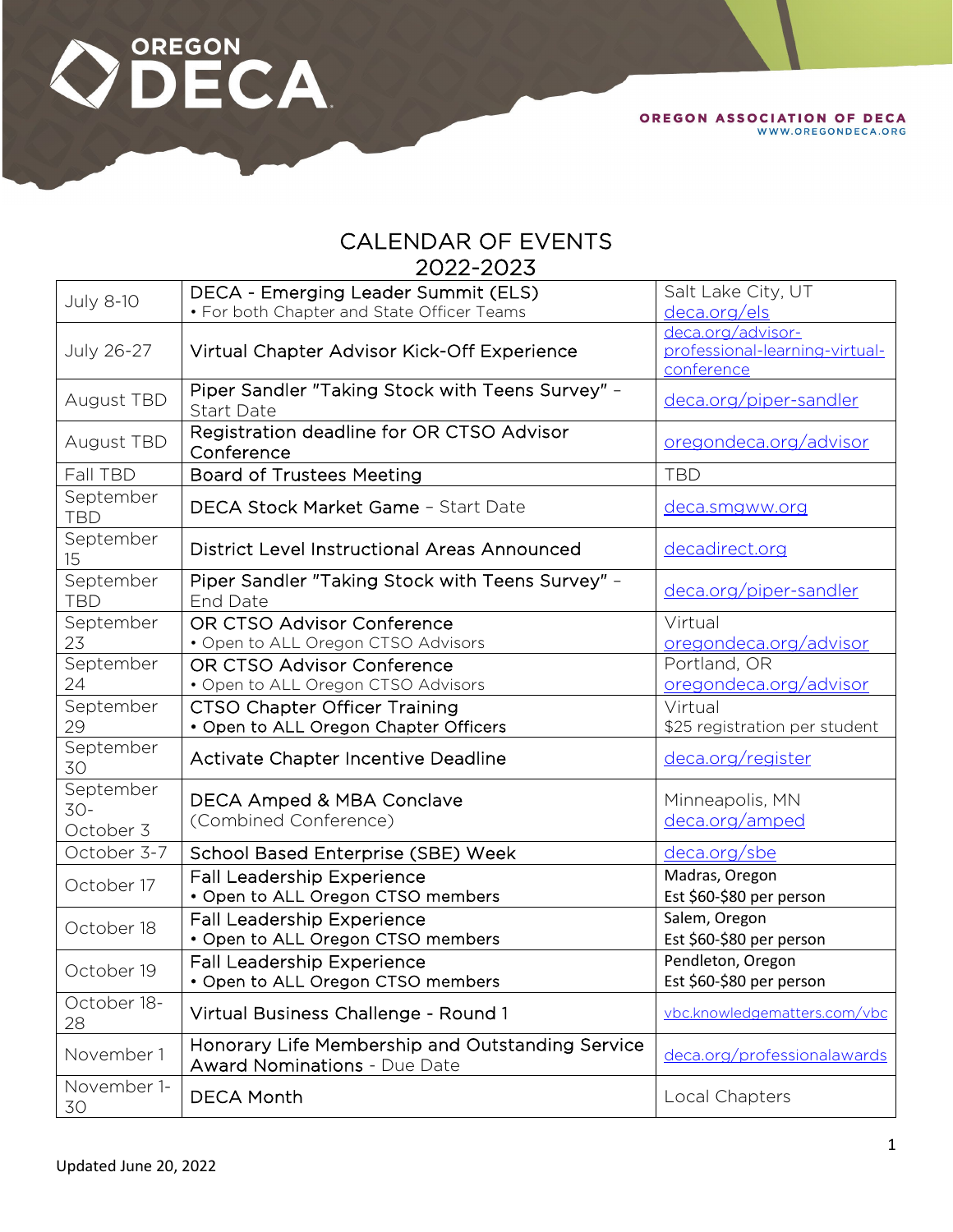# **ODECA**

| November<br>$14 - 20$           | Global Entrepreneurship Week                                                                                                                                          | Local Chapters                        |
|---------------------------------|-----------------------------------------------------------------------------------------------------------------------------------------------------------------------|---------------------------------------|
| November<br>15                  | Initial Membership Roster and Dues Deadline                                                                                                                           | deca.org/register                     |
| November<br>$16 - 20$           | New York Experience Week 1                                                                                                                                            | deca.org/nyc                          |
| November<br>$17 - 19$           | DECA Western Region Leadership Conference<br>(WRLC)<br>• All Oregon DECA Chapters are encouraged to attend                                                            | Anaheim, CA<br>decawrlc.org           |
| November<br>$30-$<br>December 3 | <b>ACTE CareerTech VISION</b>                                                                                                                                         | Las Vegas, NV<br>careertechvision.com |
| December 1                      | Executive Officer Candidate notification deadline<br>• Any OR DECA member interested in running for DECA,<br>Inc. Executive Office must notify Oregon DECA by 5:00PM. | Email<br>coach@oregondeca.org         |
| December 1                      | Honorary Life Membership and Outstanding Service<br><b>Award - Application Deadline</b>                                                                               | deca.org/professionalawards           |
| December 1                      | Community Service Campaign - Due Date                                                                                                                                 | deca.org/campaigns                    |
| December 1                      | Ethical Leadership Campaign - Due Date                                                                                                                                | deca.org/campaigns                    |
| December 1                      | Membership Campaign - Due Date                                                                                                                                        | deca.org/campaigns                    |
| December 1                      | Promotional Campaign - Due Date                                                                                                                                       | deca.org/campaigns                    |
| November<br>$30-$<br>December 4 | New York Experience Week 2                                                                                                                                            | deca.org/nyc                          |
| December<br><b>TBD</b>          | DECA Stock Market Game - End Date                                                                                                                                     | deca.smgww.org                        |
|                                 |                                                                                                                                                                       |                                       |
| Winter TBD                      | <b>Board of Trustees Meeting</b>                                                                                                                                      | <b>TBD</b>                            |
| January 12                      | School-Based Enterprise Certification-Due Date                                                                                                                        | deca.org/sbe                          |
| January 13                      | DECA Inc. Student Scholarships- Due Date                                                                                                                              | deca.org/scholarships                 |
| January 17-<br>27               | Virtual Business Challenge Round 2                                                                                                                                    | vbc.knowledgematters.com/vbc          |
| January 17                      | <b>SCDC - Registration Deadline</b><br>• Conference Registration Due<br>• State Officer Applications Due                                                              | oregondeca.org/scdc                   |
| January 17                      | Affiliation deadline for eligibility for SCDC<br>• Students must be submitted online to the Membership<br>Portal to be eligible to compete at State.                  | deca.org/register                     |
| January 17                      | <b>SCDC-Hotel Deadline</b><br>• Housing spreadsheet due to Holiday Inn.<br>• Hotel payment due to Holiday Inn.<br>Final change deadline for SCDC                      | oregondeca.org/scdc                   |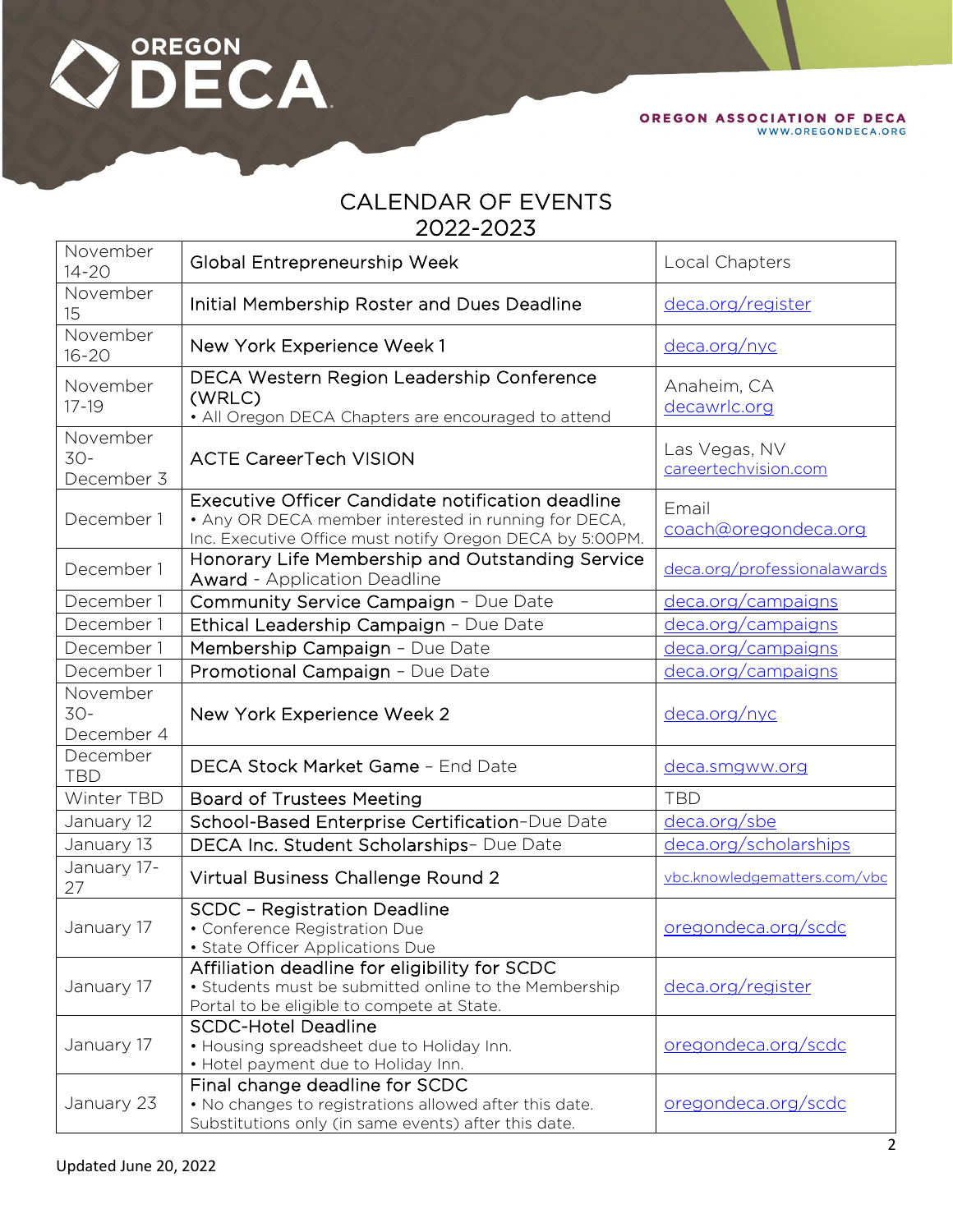## **ODECA**

OREGON ASSOCIATION OF DECA WWW.OREGONDECA.ORG

| January 24-<br>26         | Written Entry submission window<br>• All projects must be uploaded online.<br>. Online portal will stop uploads at 5:00 on Thursday,<br>January 26<br>• Statement of Assurances must be scanned as the first<br>page, with all required fields and signatures completed. | oregondeca.org/scdc         |
|---------------------------|--------------------------------------------------------------------------------------------------------------------------------------------------------------------------------------------------------------------------------------------------------------------------|-----------------------------|
| January 30-<br>February 3 | Online testing window                                                                                                                                                                                                                                                    | To Be Posted                |
| February 1-<br>28         | <b>Career &amp; Technical Education Month</b>                                                                                                                                                                                                                            | Local Chapters              |
| February 1-5              | Sports and Entertainment Marketing Conference                                                                                                                                                                                                                            | Orlando, FL<br>deca.org/sem |
| February 12-<br>14        | OR DECA-State Career Development Conference<br>(SCDC)                                                                                                                                                                                                                    | Portland, OR                |
| February 15               | <b>DECA Final Membership Deadline</b><br>• Students must be submitted in the Membership Portal to<br>be eligible to compete at ICDC<br>• Payments submitted to DECA Inc.                                                                                                 | deca.org/register           |
| February 21               | ICDC Intent to Compete Form - Deadline<br>· SCDC Competitive Event Finishers (Top Twenty in ALL<br>events must report their intent to compete at ICDC) by<br>5:00PM.                                                                                                     | <u>oregondeca.org/icdc</u>  |
| February 21               | <b>ICDC Leadership Applications- Deadline</b><br>· Submitted for members wishing to attend through<br>Leadership Academies, Thrive allocations, or Voting<br>Delegates by 5:00PM                                                                                         | oregondeca.org/icdc         |
| February 24               | Notification of OR DECA ICDC Delegation<br>· List of dropdown students eligible to attend at ICDC<br>• List of Leadership Academy and Voting Delegate<br>students selected to fill these slots at ICDC                                                                   | Via email to Chapters       |
| February<br><b>TBD</b>    | <b>DECA Alumni Week</b>                                                                                                                                                                                                                                                  | Local Chapters              |
| February<br><b>TBD</b>    | Piper Sandler "Taking Stock with Teens Survey" -<br><b>Start Date</b>                                                                                                                                                                                                    | deca.org/piper-sandler      |
| March 1                   | <b>ICDC Registration - Due Date</b><br>• Received by 5:00PM<br>• Final Deadline for Substitutions/Changes (fee applies for<br>substitutions and changes)<br>. NO DROPS AFTER THIS DATE<br>• Full payment due April 15, 2023                                              | oregondeca.org/icdc         |
| March 1                   | Advocacy Campaign - Due Date                                                                                                                                                                                                                                             | deca.org/campaigns          |
| March 1                   | Administrator of the Year Recipients - Due Date                                                                                                                                                                                                                          | deca.org/professionalawards |
| March 31                  | DECA Emerging Leader Honor Award - Due Date                                                                                                                                                                                                                              | deca.org/honoraward         |